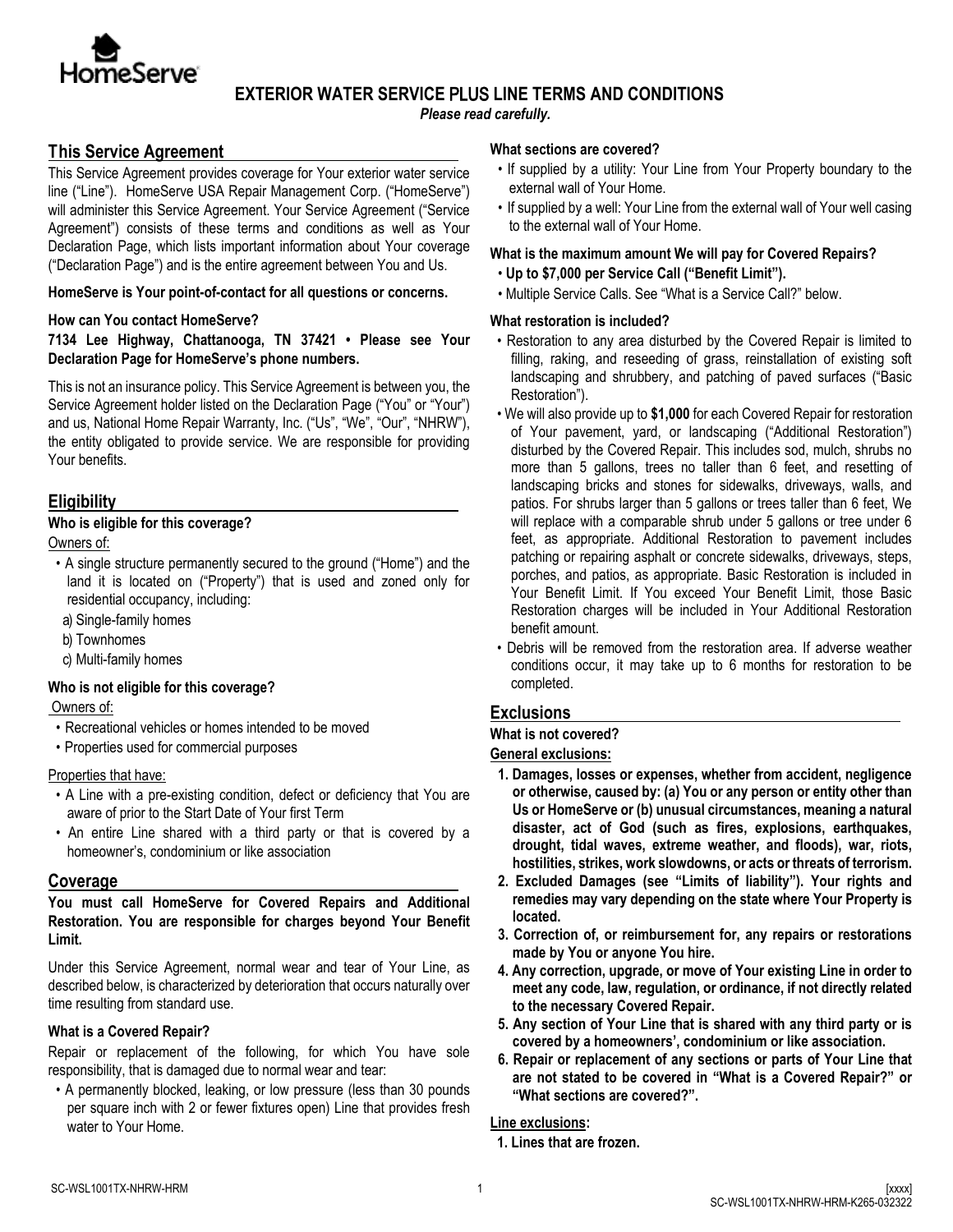**2. Lines that branch off the primary Water Line.**

#### **Restoration exclusions:**

- **1. We cannot guarantee the survival of any living materials.**
- **2. Restoration to any part of Your Property not disturbed by a Covered Repair.**
- **3. Restoration to an entire paved surface in order to match color or texture.**
- **4. Restoration to (a) buildings, sheds, garages, or any other structures; sprinkler/irrigation systems, ponds, waterfalls, or other water structures; and (c) fields, meadows, pastures, or wooded areas.**
- **5. Any plant life that has died or failed to grow due to lack of care or maintenance.**
- **6. Restoration to damages, excavations, or disturbances to Your Property, that existed prior to the Covered Repair.**
- **7. Any part of Your Property that is shared with any third party or covered by a homeowners', condominium, or like association.**
- **8. Restoration that is not stated to be covered in "What restoration is included?".**

# **Service Calls**

### **What is a Service Call?**

A visit to Your Property by one of HomeServe's approved technicians where either work is performed to diagnose and complete a single Covered Repair or it is determined that the repair is not covered ("Service Call").

### **Do You have to pay anything for a Service Call?**

There is no fee to make a Service Call.

### **When can You request a Service Call?**

There is an initial period of 30 days during which You will not be able to request a Service Call ("Waiting Period"), giving You less than 12 full months of coverage in the first Term. Upon renewal (if applicable), there will be no Waiting Period.

#### **How can You request a Service Call?**

Call HomeServe and a service representative will schedule a Service Call. You will not be reimbursed for work not authorized by HomeServe. Technicians must have safe and clear access to, and safe working conditions at and around the work area. In order to make a Service Call Your Service Agreement must be active and You must be current with Your payment(s) of the amount You agree to pay for this Service Agreement, as listed on Your Declaration Page ("Price"). Whether Your Line is to be repaired or replaced is entirely within the discretion of HomeServe.

#### **What is the Covered Repair Guarantee?**

For 12 months, We will arrange at Our expense and choice for repair or replacement of Covered Repairs which are defective in materials or workmanship ("Covered Repair Guarantee"). We disclaim any and all statutory or common law warranties (whether express or implied) other than the Covered Repair Guarantee and any implied warranties that cannot be excluded under applicable law.]/

## **Term, cancellation and renewal**

## **When does this Service Agreement start and how long is it?**

Your Service Agreement begins on the start date listed on Your Declaration Page ("Start Date") and continues for 12 months ("Term").

## **Can You cancel?**

You may cancel at any time by either calling HomeServe or going online to https://www.homeserveusa.com/cancel.

- If You cancel within 30 days of the Start Date, You will receive a full refund less any claims paid by Us.
- If You cancel more than 30 days after the Start Date, You will receive a pro-rata refund less any claims paid by Us.
- If Your local utility or municipality provides similar coverage to You at no charge and You cancel, We will refund the payments You have made less any claims paid by Us. You may be required to provide evidence of the similar coverage.

### **Can We cancel?**

- We may cancel, with no less than 15 days' notice to You: (a) for nonpayment of the Price; (b) if We find that You already have coverage that is the same or similar to the coverage provided by this Service Agreement; (c) if We find that You are ineligible for this coverage; or (d) for Your fraud or misrepresentation of facts that are material to this Service Agreement or benefits provided under it.
- We may cancel for any other reason on 60 days' notice to You.

If We cancel for (a), no refund will be given. If We cancel for (b) or (c), We will refund the payments You have made less any claims paid by Us. In all other cases You will get a pro-rata refund less any claims paid by Us.

You will be notified in writing prior to cancellation. The notice will tell You when Your Service Agreement will be cancelled and why it has been cancelled. The notice period begins when We send the notice to You.

### **Will this Service Agreement automatically renew?**

**Unless You tell Us otherwise, Your Service Agreement will automatically renew at the end of every Term for another 12 months at the then-current renewal price.** We may change the price at renewal. We reserve the right to not offer this Service Agreement upon renewal.

# **Other terms**

#### **How can You contact NHRW?**

59 Maiden Lane, 43rd Floor, New York, NY 10038 • 1-877-382-7818

#### **Receiving documents electronically**

If You consent to electronic delivery, You can receive Your Service Agreement and all related documents to the email address listed on Your Declaration Page ("Email Address"). To update Your Email Address, or discontinue electronic delivery of Your documents You can call HomeServe or update Your preferences in Your website profile at www.homeserveusa.com.

#### **Privacy policy**

HomeServe is serious about the private nature of Your personal data. Please read their Privacy Policy, a link to which can be found at the bottom of every page at www.homeserveusa.com, carefully to fully understand how they collect, share, and protect personal data about You. You can also call HomeServe to request a copy.

#### **Assignment/Amendment**

We may assign this Service Agreement, in whole or in part, at any time without prior notice to You. We may change this Service Agreement (including the Price) and delegate any of Our obligations at Our sole discretion and without Your consent provided We give You 30 days' prior written notice of the changes. The changes will become effective 30 days after We send You the notice. You may not change this Service Agreement or delegate any of Your obligations.

## **Transfer**

You may not transfer this Service Agreement.